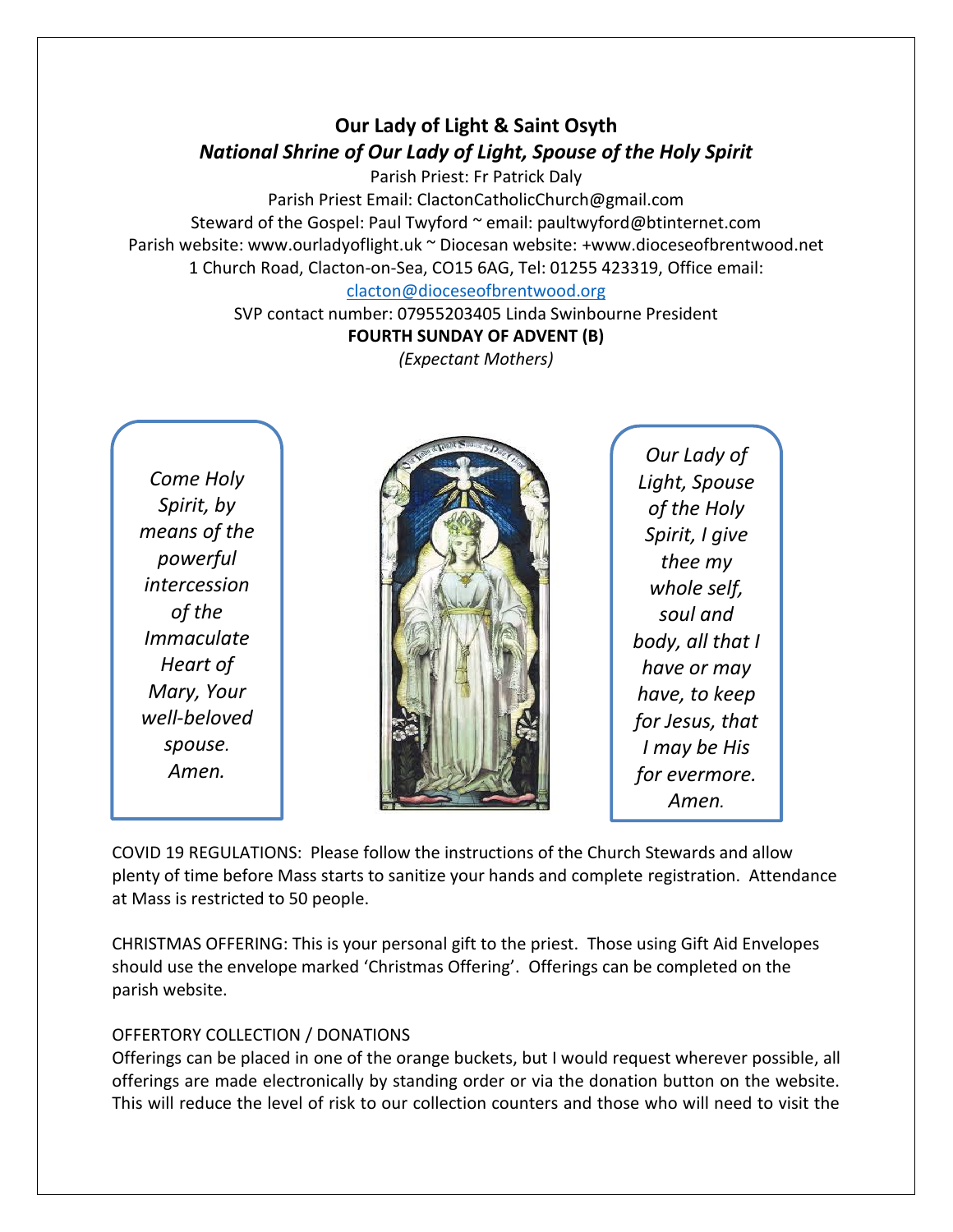bank. The bank details are: **Bank Title: Catholic Church Clacton-on-Sea, Sort Code 401322, Account Number: 41020463.** Members of the gift-aid scheme should quote their name and gift aid number in the Reference. Funds received last week:

Collection and donations: £562.86 of which £350.00 was gift aided.

Electronic Offerings £382.00 of which £282.00 was gift aided.

Thank you for your generosity, for Gift Aiding your offerings, and for your support of the parish. Fr Patrick

CONFIRMATION PROGRAMME 2021. Any young person wishing to receive the Sacrament of Confirmation next Pentecost on 23rd May 2021, should make a request in writing to Fr Patrick. To qualify for the 2021 programme, the young person should be currently in Year 9 or above. We are proposing five Zoom sessions and one mini retreat led by the Brentwood Catholic Youth Service. **The closing date for applications is 24th December.**

CHRISTMAS MASS TICKETS: Tickets for the Christmas Masses have now been issued. If you have not received a ticket, you have not been successful. I would like to invite you to the Sunday Masses on 26<sup>th</sup> and 27<sup>th</sup> December to celebrate Christmas.

DIOCESAN STUDENTS FOR THE PRIESTHOOD: Please pray for our students who are returning home to their families for Christmas: Michael Barwick, Tony Grant, Alexander Johnson, Damien Wade, Jonathan Burden, Matus Meleg, Moses Itene, Frank Westcott & Alex Wyndham.

BRENTWOOD DIOCESE YEAR BOOKS: are available at the back of the Church. Cost £2.80. Please place the money in the Repository Books Box.

FR GERALD GOSTLING: will be visiting the parish at Christmas.

### GOSPEL: LUKE 1:26-38

In the Gospel from Luke, the Archangel Gabriel appears to Mary. The angel exhorts Mary to 'Rejoice, highly favoured! The Lord is with you'. Mary is deeply disturbed and is unable to understand this greeting. Mary is told not to be afraid, that she has won God's favour and is to bear a son who is to be called Jesus. The angel tells Mary that the child will be great and will be called Son of the Most High. 'The Lord God will give him the throne of his ancestor David; he will rule over the House of Jacob forever and his reign will have no end'. Mary questions the messenger and asks, 'how can this come about, since I am a virgin'? The angel replies that the Holy Spirit will come upon her and the power of the Most High will cover her with its shadow. The child will be holy and will be called Son of God'. In an act of total faith in God, Mary consents to being the Mother of Jesus Christ with the words: 'let what you have said be done to me'.

Jesus is the promised Messiah from the line of David but he is greater than any other descendant of King David. Jesus is the Son of God, in whose conception and birth, the Holy Spirit and the power of the Most High are at work. The archangel Gabriel had appeared to a simple girl of no status whatsoever. Mary was from the *'annawin',* who were the lowest and poorest community in Jewish society. The Archangel had been sent by God to announce the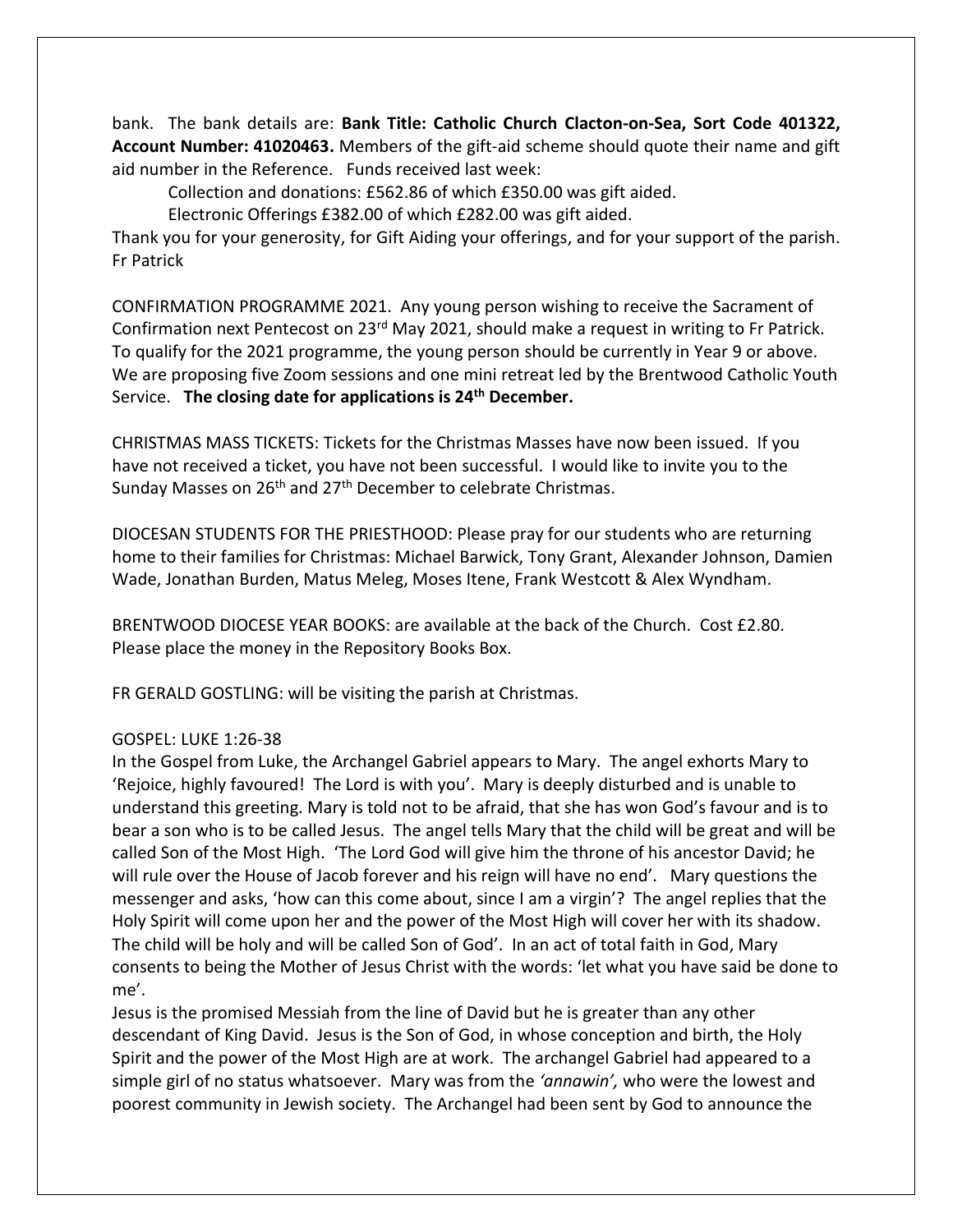incarnation of the Second Person of the Holy Trinity into humanity. God was to become human through the Virgin Mary. The entire salvation of humanity was dependent on the co-operation and consent of this simple girl. Mary did not understand the message fully; she was confused but was able to make a leap of faith and trust in God. Mary took a great risk. She risked her engagement to her future husband Joseph. She risked bringing disgrace to her family, and the personal threat of death by stoning. This is a wonder example of trust in God for us all. Jesus received his humanity from Mary and, therefore, Mary is central to the entire salvation of humanity. Mary gives God His humanity. Mary shows us that a human being can do God's will in their lives. She is our hope. She does it in a perfect way but in a very human way. This story is not, however, about Mary but it is about how she allowed God to work in her life. This is the essence of the teaching of the Gospel.

| Saturday 19 <sup>th</sup> December | 9.30 am.                       | MASS: Kathleen Diggins &      |
|------------------------------------|--------------------------------|-------------------------------|
|                                    |                                | <b>Family Intentions</b>      |
|                                    |                                | Mary                          |
| Saturday 19 <sup>th</sup> December | 11.00 am to 12.00 am           | SACRAMENT OF                  |
|                                    |                                | <b>RECONCILIATION:</b>        |
|                                    |                                | Confessions will be heard     |
|                                    |                                | in the Sacristy. Please tell  |
|                                    |                                | the Steward that you wish     |
|                                    |                                | to go to confession.          |
| Saturday 19 <sup>th</sup> December | 11.00 am to 1.00 pm            | Church open for private       |
|                                    |                                | prayer with Exposition of     |
|                                    |                                | the Blessed Sacrament.        |
| Saturday 19th December             | 6.00 pm                        | <b>MASS: Fr Jim McCormack</b> |
| Vigil Mass of the Fourth           |                                | <b>RIP</b>                    |
| Sunday of Advent (B)               |                                | Mary                          |
| Sunday 20 <sup>th</sup> December   | 8.30 am.                       | MASS: Frances Kelly and       |
| Fourth Sunday of Advent (B)        |                                | <b>Family Intentions</b>      |
| <b>Expectant Mothers</b>           |                                | Mary                          |
| Sunday 20 <sup>th</sup> December   | 10.30 am                       | MASS: Noel & Anne             |
|                                    | <b>FAMILY MASS</b>             | <b>Waters Intentions</b>      |
|                                    |                                | Parish                        |
| Monday 21 <sup>st</sup> December   | 9.30 am.                       | MASS: Tim O'Donovan RIP       |
|                                    |                                | Parish                        |
| Tuesday 22 <sup>nd</sup> December  | 9.30 am.                       | MASS: Pat & Des Mcquire       |
|                                    |                                | Intentions                    |
|                                    |                                | Anon                          |
| Wednesday 23rd December            | 10.00 am                       | <b>FUNERAL MASS: Tim</b>      |
|                                    | Mass open to 30 invited guests | O'Donovan Dec'd               |
|                                    | only.                          |                               |

#### **THE FOLLOWING MASSES WILL BE OPEN TO A MAXIMUM OF 50 PEOPLE IN THE CHURCH.**